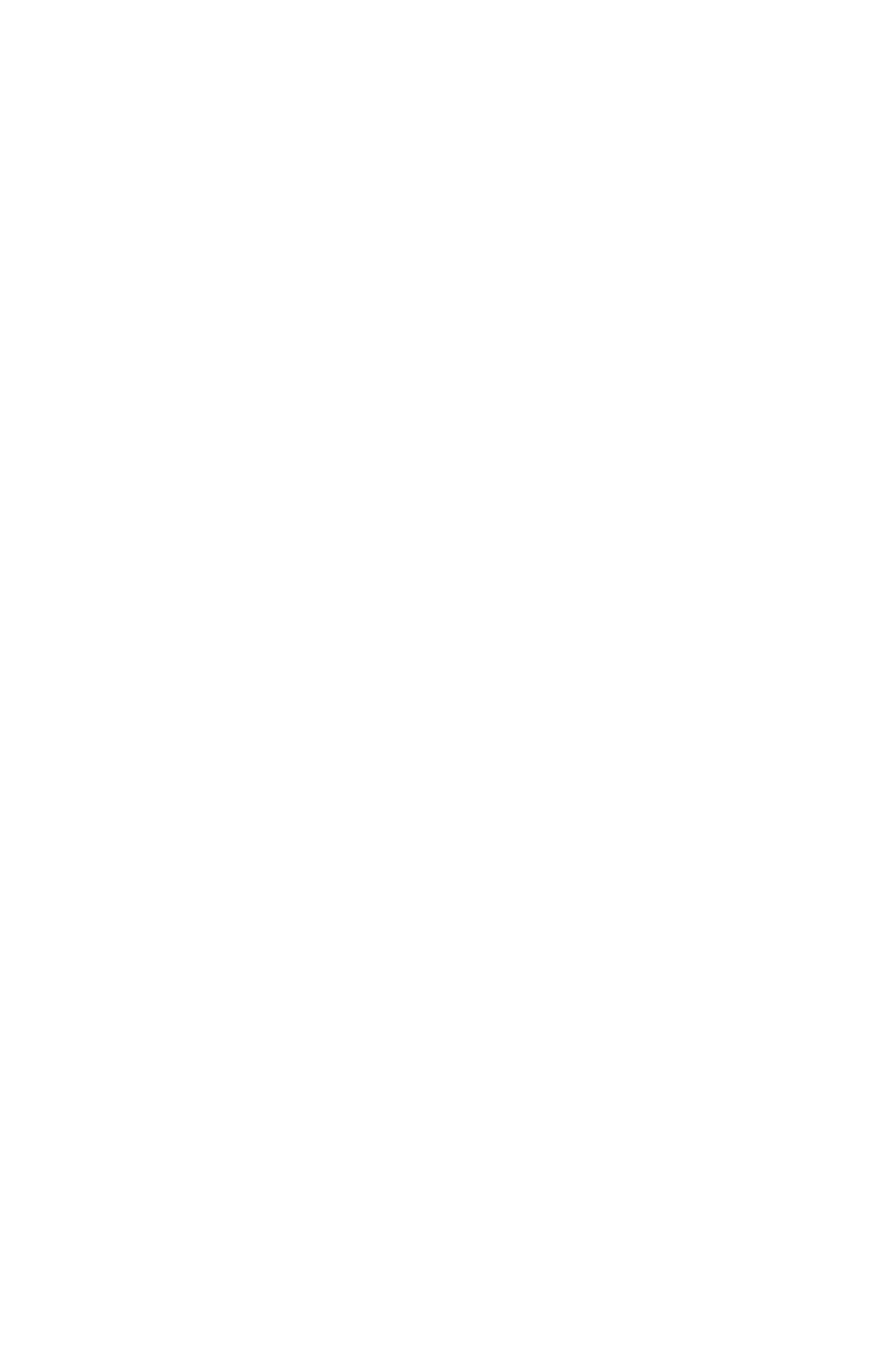| What's inside |  |  |
|---------------|--|--|
|               |  |  |
|               |  |  |

| What is <i>Extra Help</i> with Medicare<br>prescription drug plan costs? | $\mathbf{1}$    |
|--------------------------------------------------------------------------|-----------------|
| Resources and income                                                     | 1               |
| Applying for <i>Extra Help</i>                                           | 3               |
| Late enrollment penalty                                                  | 4               |
| If you're an American Indian or Alaska Native                            | 6               |
| If you're a family member, caregiver,<br>or other third party            | 7               |
| How do I choose a specific plan?                                         | 8               |
| Can state agencies help with Medicare costs?                             | 9               |
| Review of your eligibility                                               | 10 <sup>1</sup> |
| Appealing the decision                                                   | 11              |
| How can I get more information?                                          | 13              |
| <b>Contacting Social Security</b>                                        | 13              |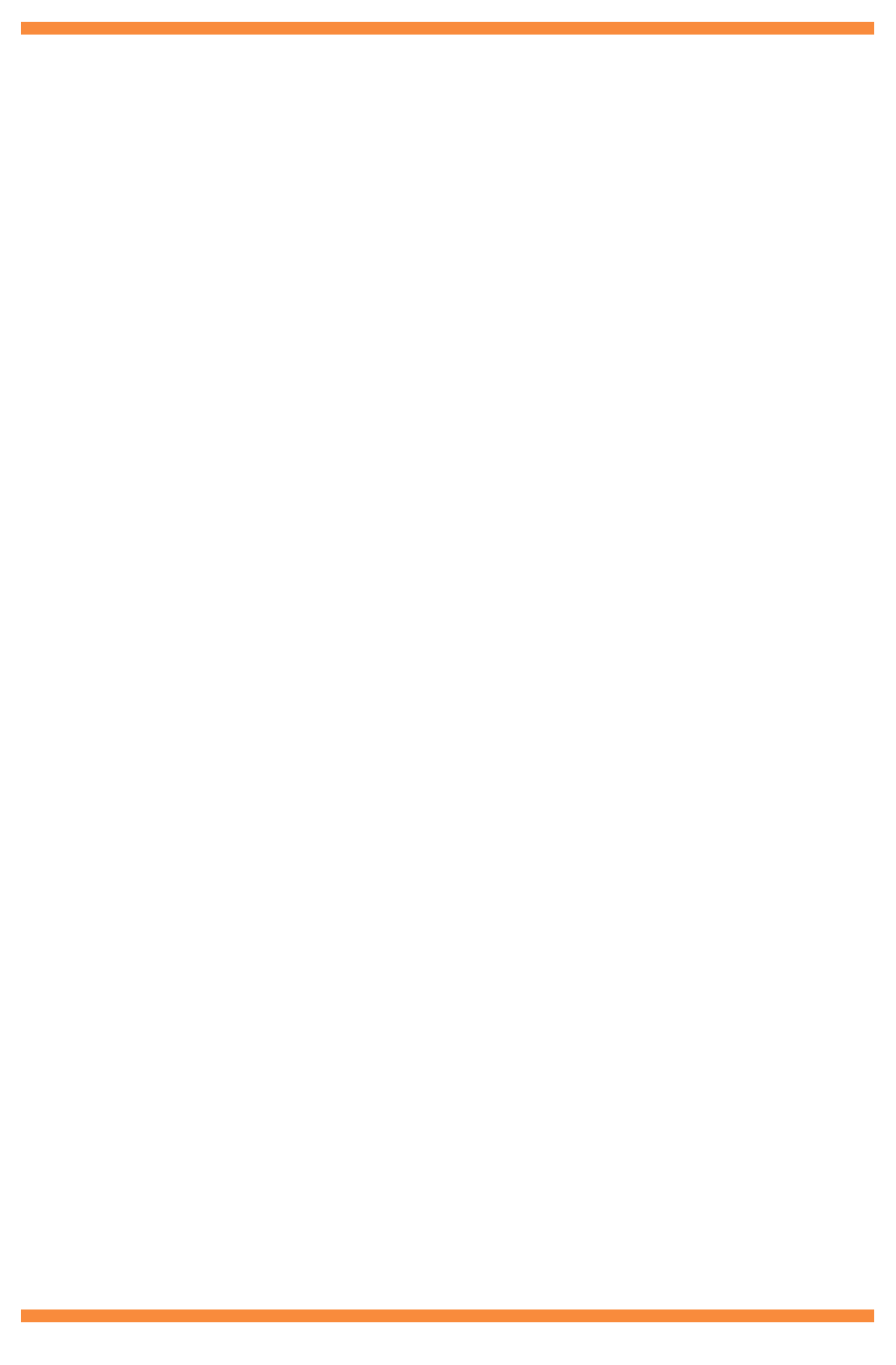## <span id="page-4-0"></span>What is *Extra Help* with Medicare prescription drug plan costs?

Anyone who has Medicare can get Medicare prescription drug coverage. Some people with limited resources and income may also be able to get *Extra Help* with the costs — monthly premiums, annual deductibles, and prescription co-payments — related to a Medicare prescription drug plan. The *Extra Help* is estimated to be worth about \$5,100 per year. Many people qualify for these big savings and don't even know it. To find out if you qualify, Social Security will need to know the value of your savings, investments, real estate (other than your home), and your income. We need information about you and your spouse if you are married and living together.

To help us determine if you are eligible for *Extra Help*, you will need to file an *[Application for Extra Help with Medicare](https://secure.ssa.gov/i1020/start)  [Prescription Drug Plan Costs](https://secure.ssa.gov/i1020/start)* (Form SSA-1020).

### <span id="page-4-1"></span>Resources and income

#### **What is the resource limit?**

To qualify for *Extra Help*, your resources must be limited to \$15,510 for an individual or \$30,950 for a married couple living together.

Resources include the value of the things you own. Some examples are:

- Real estate (other than your primary residence).
- Bank accounts including checking, savings, and certificates of deposit.
- Stocks.
- Bonds, including U.S. Savings Bonds.
- Mutual funds.
- Individual Retirement Accounts (IRAs).
- Cash at home or anywhere else.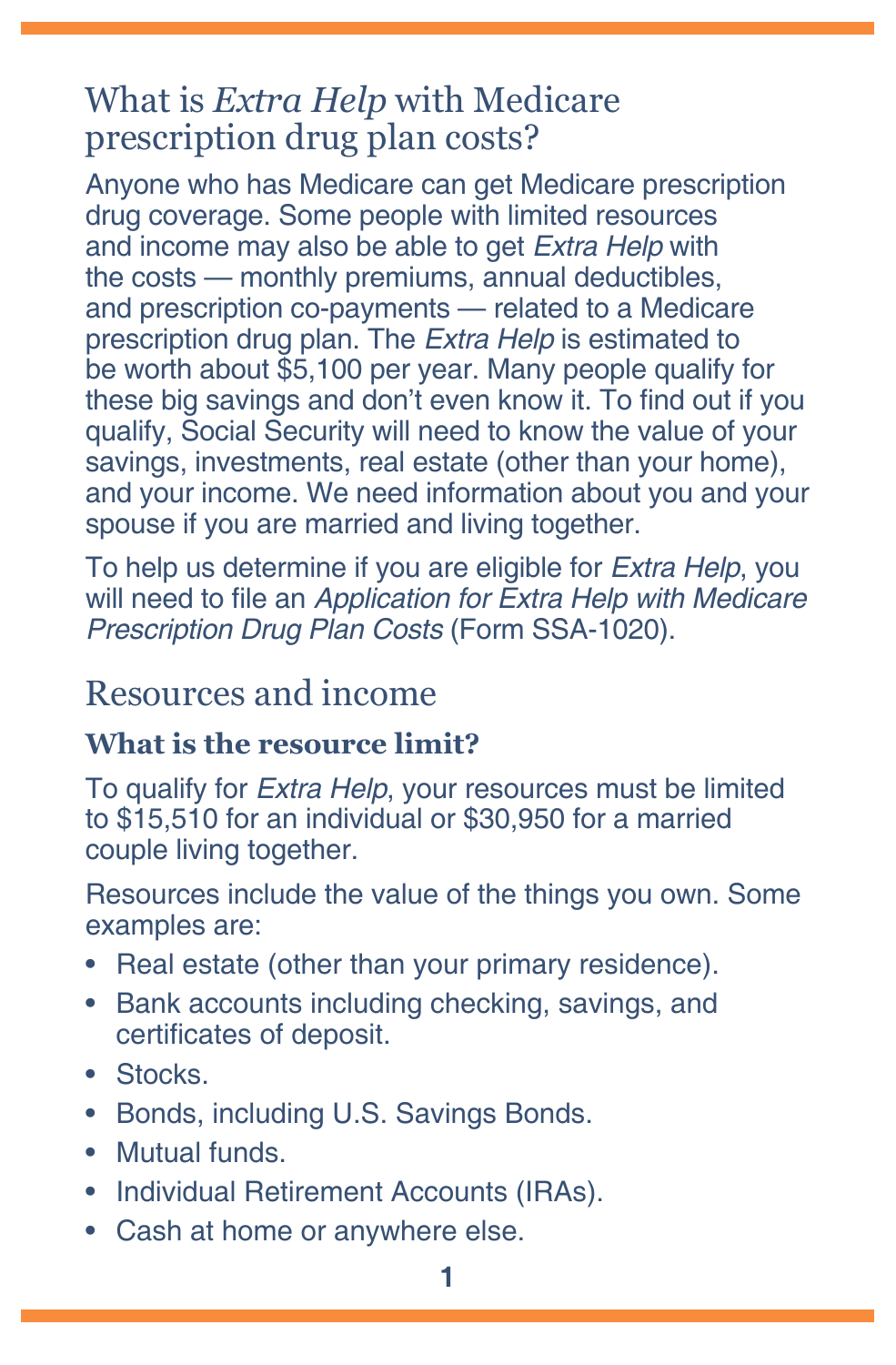#### **What does not count as a resource?**

#### **We do not count:**

- Your primary residence.
- Your personal possessions.
- Your vehicle(s).
- Resources you couldn't easily convert to cash, such as jewelry or home furnishings.
- Property you need for self-support, such as rental property or land you use to grow produce for home consumption.
- Non-business property essential to your self-support.
- Life insurance policies.
- Burial expenses.
- Interest earned on money you plan to use for burial expenses.

#### **Certain other money you are holding is not counted for nine months, such as:**

- Retroactive Social Security benefits or Supplemental Security Income (SSI) payments.
- Housing assistance.
- Tax advances and refunds related to earned income tax credits and child tax credits.
- Compensation you receive as a crime victim.
- Relocation assistance from a state or local government.

You should contact Social Security for other resource exclusions.

#### **What is the income limit?**

To qualify for *Extra Help*, your annual income must be limited to \$20,385 for an individual or \$27,465 for a married couple living together. Even if your annual income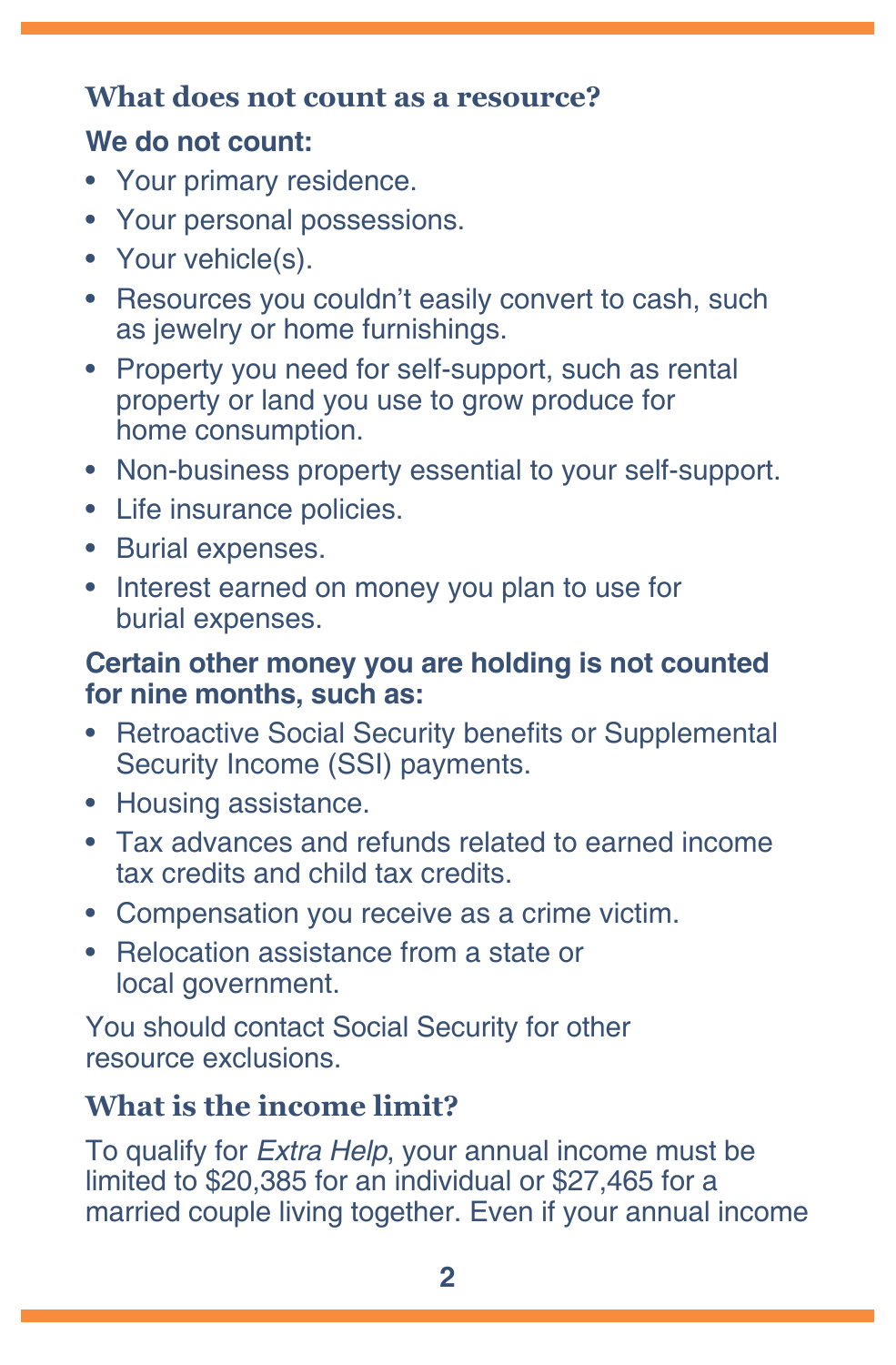<span id="page-6-0"></span>is higher, you may still be able to get some help. Some examples where your income may be higher and you can still get *Extra Help* include if you or your spouse:

- Support other family members who live with you.
- Have earnings from work.
- Live in Alaska or Hawaii.

#### **What doesn't count as income?**

Not all cash payments count as income. For example, **we don't count**:

- Supplemental Nutrition Assistance Program (food stamps).
- Housing assistance.
- Home energy assistance.
- Medical treatment and drugs.
- Disaster assistance.
- Earned income tax credit payments.
- Assistance from others to pay your household expenses.
- Victim's compensation payments.
- Scholarships and education grants.

You should contact Social Security for other income exclusions.

## Applying for *Extra Help*

#### **How do I apply?**

Applying for *Extra Help* is easy. Just complete our *[Application for Extra Help with Medicare Prescription Drug](https://secure.ssa.gov/i1020/start)  Plan Costs* [\(Form SSA-1020\).](https://secure.ssa.gov/i1020/start) Use one of these methods:

• Apply online at *[www.ssa.gov/extrahelp](https://www.ssa.gov/extrahelp)*.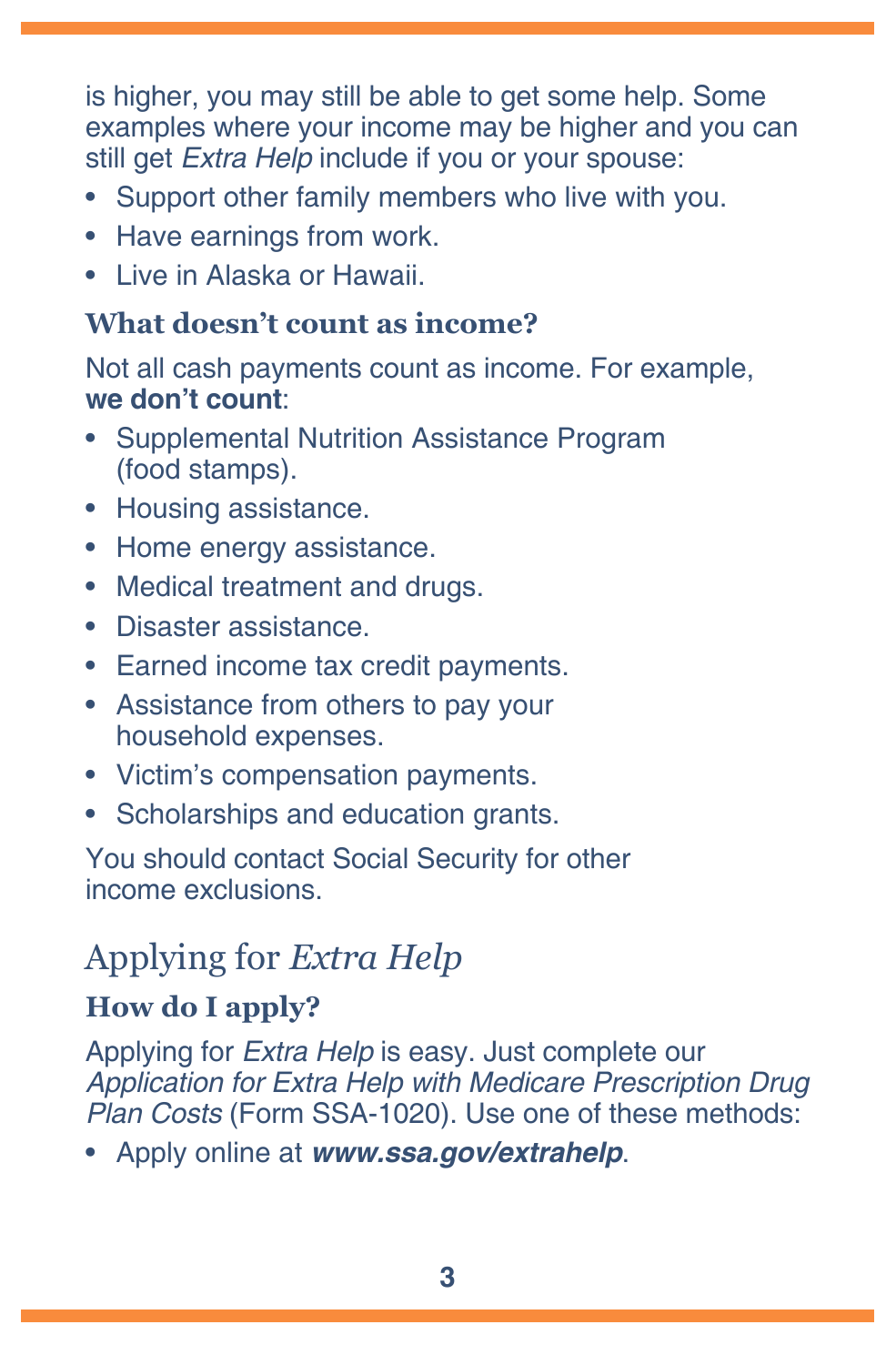- <span id="page-7-0"></span>• Call Social Security at **1-800-772-1213** (TTY **1-800-325-0778**) to apply over the phone or to request an application.
- Apply at your local Social Security office.

After you apply, we will review your application and send a letter to you to let you know if you qualify for *Extra Help*. After you qualify, you can choose a Medicare prescription drug plan. If you do not select a plan, the Centers for Medicare & Medicaid Services will do it for you. The sooner you join a plan, the sooner you begin receiving benefits.

If you aren't eligible for *Extra Help*, you can still enroll in a Medicare prescription drug plan.

## Late enrollment penalty

#### **Medicare Prescription Drug Plan Penalty**

If you don't enroll in a Medicare drug plan when you're first eligible, you may have to pay a late enrollment penalty if you join a plan later. You'll have to pay this penalty for as long as you have Medicare prescription drug coverage. However, you won't pay a penalty if you get *Extra Help* or other eligible prescription drug plan coverage.

*NOTE: The Medicare prescription drug plan late enrollment penalty is different than the Medicare Part B late enrollment penalty. If you don't enroll in Part B*  when you're first eligible for it, you may have to pay a late enrollment penalty for as long as you have Part B coverage. Also, you may have to wait to enroll, which will delay Part B coverage.

For information about enrollment periods, visit *M[edicare.gov](https://www.medicare.gov)* or call **1-800-MEDICARE** (**1-800-633-4227**; TTY **1-877-486-2048**).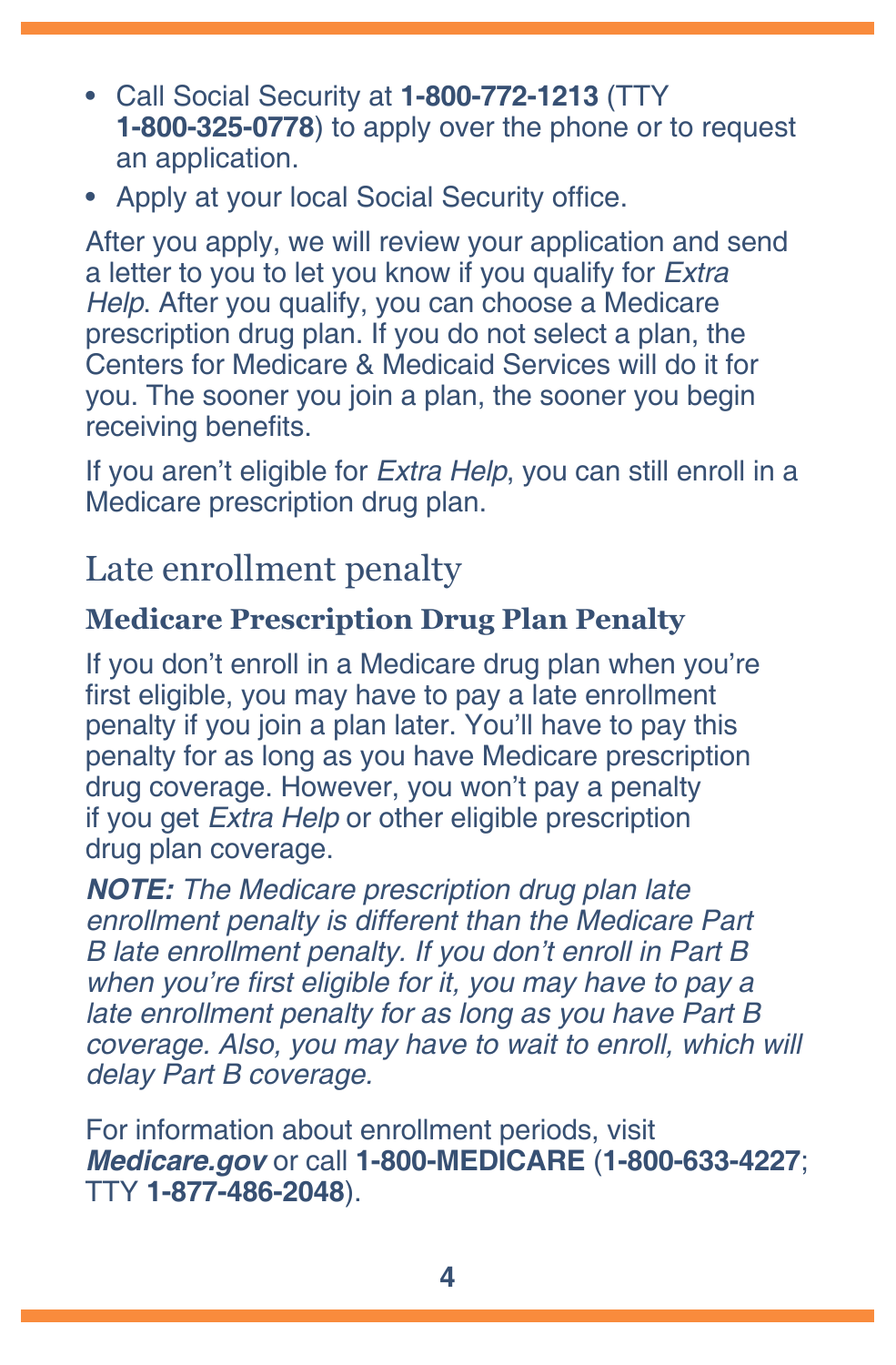#### <span id="page-8-0"></span>**Why should I apply online?**

Our online application is secure and offers several advantages. It takes you through the process step-by-step with a series of self-help screens. The screens will tell you what information you need to complete the application and will guide you in answering the questions fully. You can apply from any computer and at your own pace. You can start and stop at any time during the process, so you can leave the application and return later to update or complete any of the required information. We are careful to protect your personal information.

#### **What do I need to know?**

Most of the questions on the application are about resources and income. If you are married and living with your spouse, we need to know this information about both of you. Family members, caregivers, and other third parties can help you complete the application. The information below can help you decide if you are eligible and can assist you in completing the actual application for *Extra Help*. The worksheet is **not** an application.

#### **To prepare:**

- Review all your household income.
- Identify the things you own alone, with your spouse, or with someone else, but **do not** include your home, vehicles, burial plots, life insurance policies, or personal possessions.
- Gather your records in advance to save time.

We need to know information about your (and your spouse's, if you are married and living together) resources and income.

- 1. The dollar value of your resources for:
	- —Bank accounts, including checking, savings, and certificates of deposit.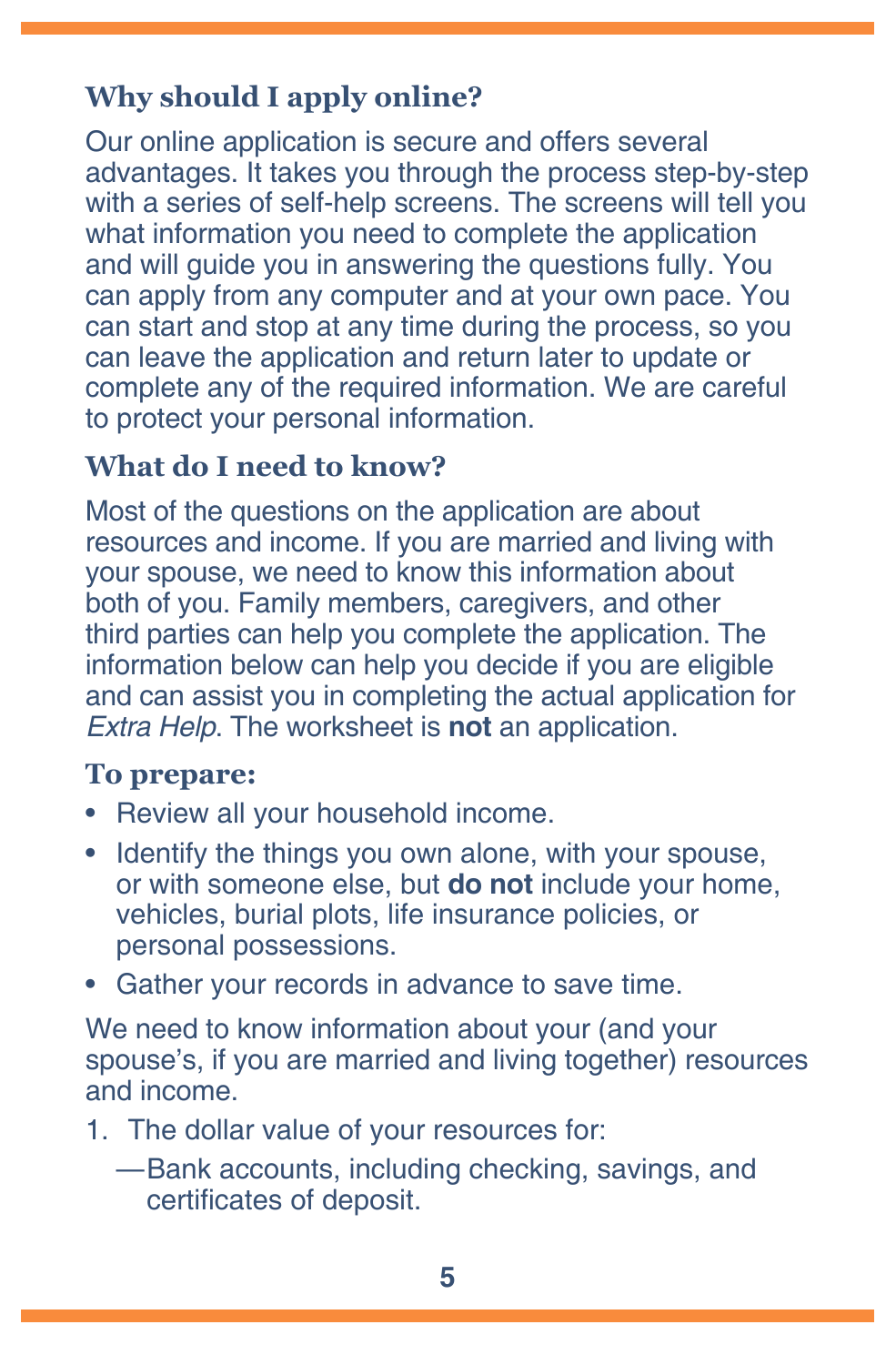- <span id="page-9-0"></span>—Stocks, bonds, savings bonds, mutual funds, individual retirement accounts (IRAs), or other investments.
- —Cash at home or anywhere else.
- —Any real estate other than your home.
- 2. The monthly dollar amount of your income from:
	- —Social Security benefits.
	- —Railroad Retirement benefits.
	- —Veterans benefits.
	- —Other pensions or annuities.
	- —Alimony.
	- —Net rental income.
	- —Workers' compensation.
	- —Other income (e.g., unemployment, private or state disability payments).
	- —Wages.
	- —Net earnings from self-employment.

We won't ask for proof to support the information you provide, but we'll compare your information with data available from other government agencies to make sure the figures match.

## If you're an American Indian or Alaska Native

Our "**[Resources and income](#page-4-1)**" section provides a list of what doesn't count toward the resource and income limits for the *Extra Help* benefit. American Indians and Alaska Natives may have other resources and income that are excluded.

For example, **Social Security will not count** the following resources and income:

• Certain distributions received by an Alaska Native from an Alaska Native Regional and Village Corporation.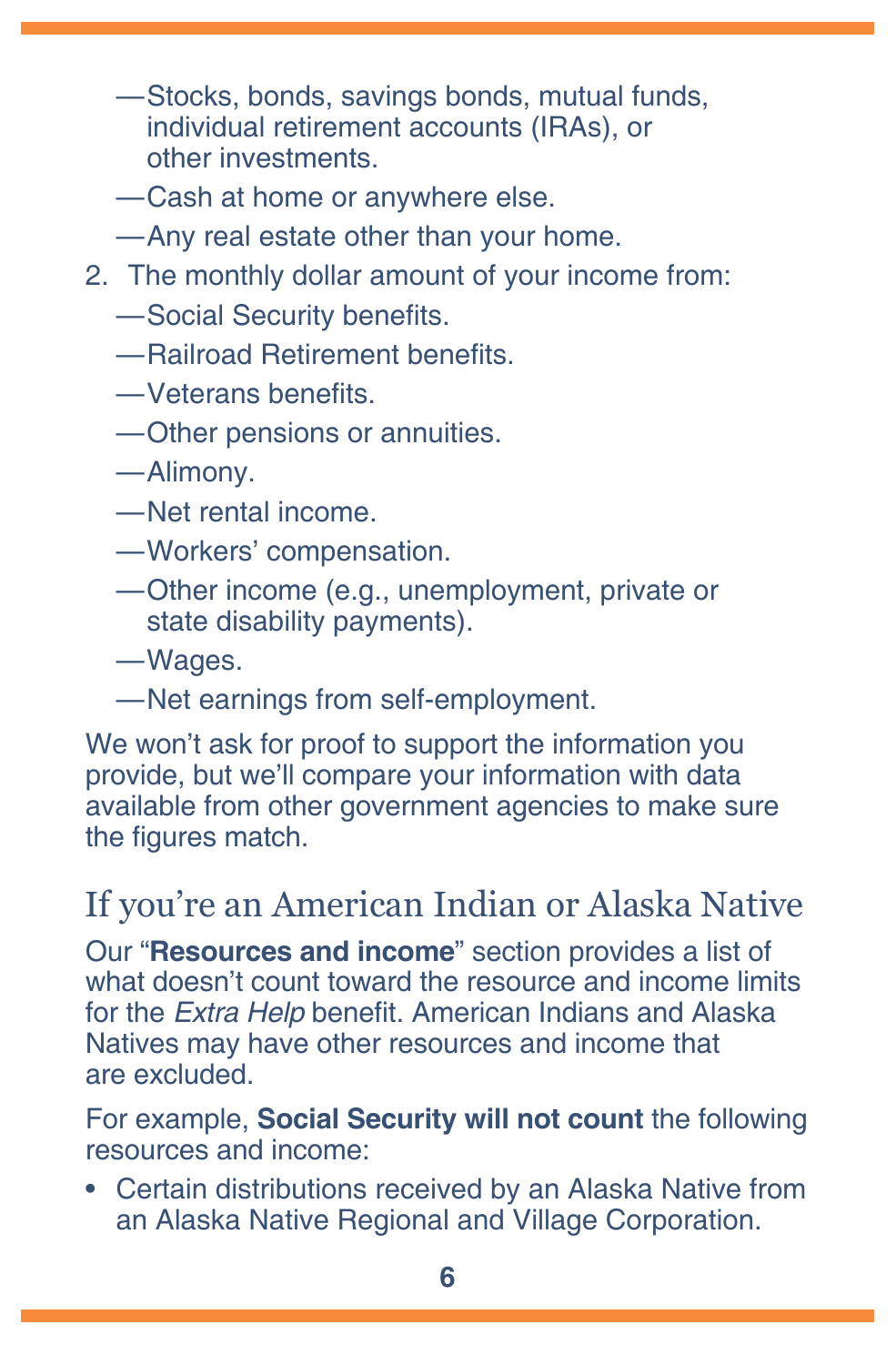- <span id="page-10-0"></span>• Land held in trust by the United States for an individual Indian or tribe.
- Funds held in trust by the Secretary of the Interior for an Indian tribe and distributed per capita to members of the tribe.
- Up to \$2,000 per year received by an American Indian that is derived from individual interests in trusts or restricted lands.
- Payments to members of specific Indian tribes as provided by federal legislation.

You should contact Social Security for other resource and income exclusions.

## If you're a family member, caregiver, or other third party

You can help Medicare beneficiaries apply for *Extra Help* with their Medicare prescription drug plan costs. If you assist someone with the application, you must answer the questions as if that person were completing the application. To find out if someone is eligible, we will need to know the value of their savings, investments, real estate (other than the home), as well as income. We need information about whomever you are helping and their spouse, if they are married and living together. The information in our "**[To prepare](#page-8-0)**" section can help you with the application.

You can help someone apply for *Extra Help* online by visiting our website or calling our toll-free number to request the *[Application for Extra Help with Medicare](https://secure.ssa.gov/i1020/start)  [Prescription Drug Plan Costs](https://secure.ssa.gov/i1020/start)* (Form SSA-1020). You also can visit your local Social Security office for assistance.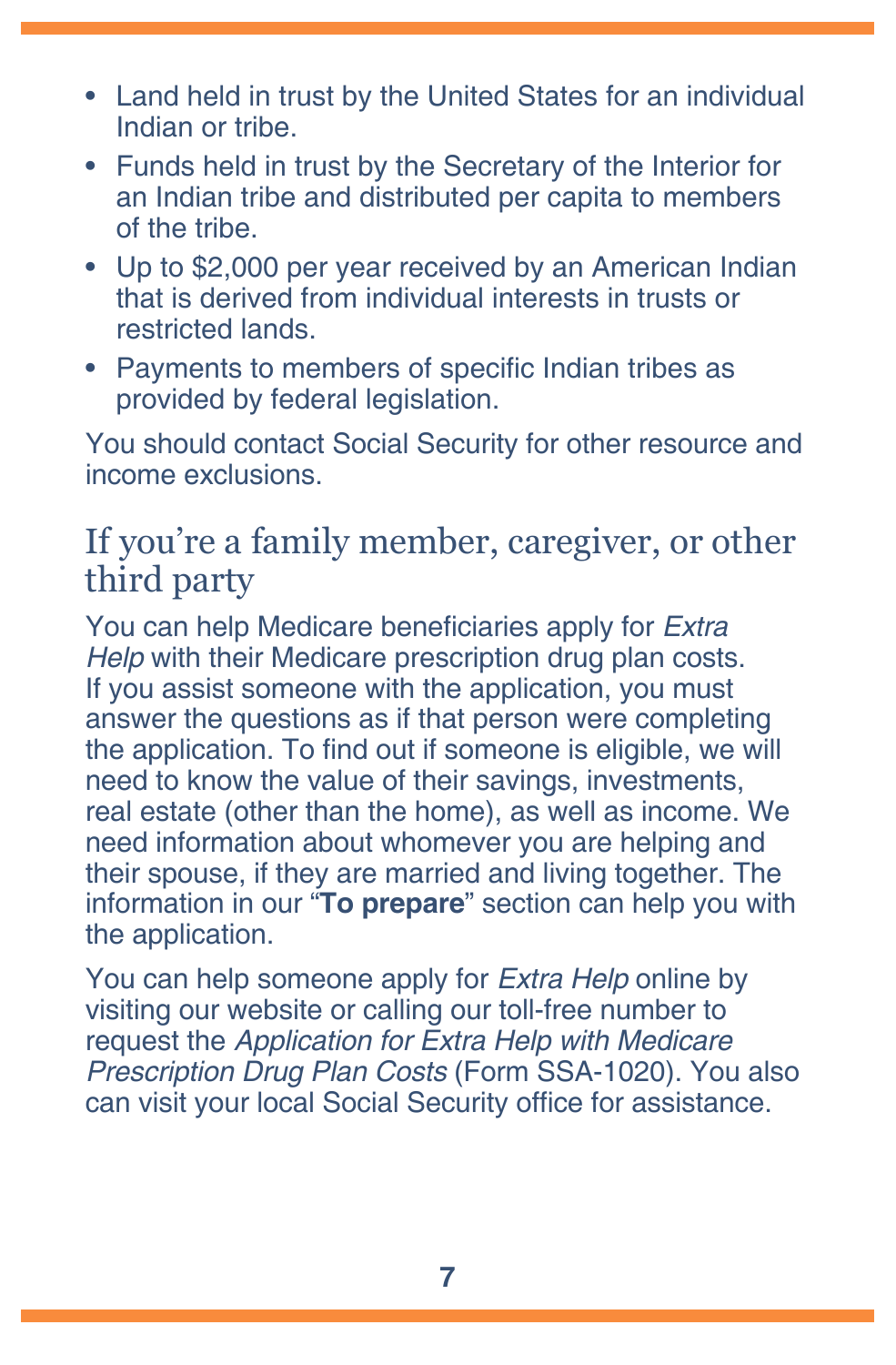## <span id="page-11-0"></span>How do I choose a specific plan?

Visit *M[edicare.gov](https://www.medicare.gov)*, and use the following tools to help you decide.

**Compare Medicare prescription drug plans** — You can find and compare the prescription drug plans in your state that meet your personal needs and enroll in the prescription drug plan you select. You can enter information about the specific medications you take and get information to help you find the plans in your state that match your prescription drug needs.

To learn more about Medicare prescription drug plans and special enrollment periods, please visit *[Medicare.gov](https://www.medicare.gov)* or call **1-800-MEDICARE**.

#### **What factors should I consider when comparing Medicare drug plan choices?**

**Coverage** — Medicare drug plans will cover generic and brand-name drugs. Most plans will have a formulary, which is a list of drugs covered by the plan. The drugs covered by the plans can change, but the list always must meet Medicare's requirements.

**Cost** — Monthly premiums and your share of prescription costs will vary depending on which plan you choose. If you qualify for *Extra Help* because you have limited resources and income, you will get help with some or all of these costs.

**Convenience** — Drug plans must contract with pharmacies in your area. Check with the plan to make sure the pharmacies in the plan are convenient for you.

#### **How do I join a Medicare prescription drug plan?**

• **On the plan's website** — Visit the drug plan company's website. You may be able to join online.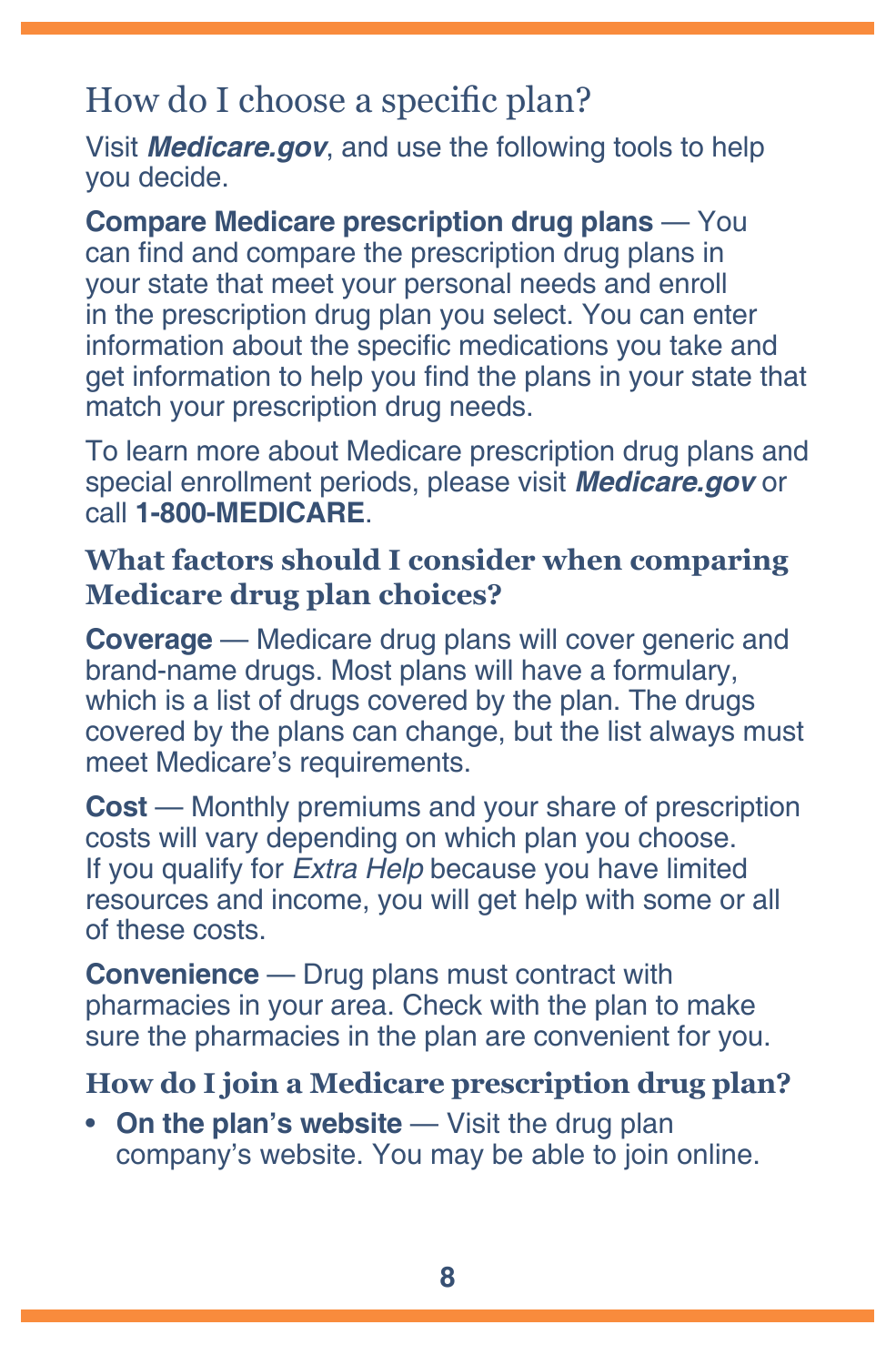- <span id="page-12-0"></span>• **On Medicare's website** — Join a drug plan at *[Medicare.gov](https://www.medicare.gov)* using Medicare's online enrollment center.
- **By paper application** Contact the company offering the drug plan you choose and ask for an application. After you fill out the form, mail or fax it back to the company.
- **By phone** Call the plan or call **1-800-MEDICARE**, and talk to a customer service representative.

## Can state agencies help with Medicare costs?

When you file your application for *Extra Help*, you also can start your application process for the Medicare Savings Programs. These state programs provide help with other Medicare costs. We will send information to your state unless you tell us not to on the *Extra Help* application. Your state will contact you to help you apply for a Medicare Savings Program.

These Medicare Savings Programs help people with limited resources and income pay for their Medicare expenses. The Medicare Savings Programs help pay for your Medicare Part B (medical insurance) premiums. For some people, the Medicare Savings Programs may also pay for Medicare Part A (hospital insurance) premiums, if any, and Part A and B deductibles and co-payments.

Medicaid or medical assistance is a joint federal and state program that helps pay medical costs for some people who have limited resources and income. Each state has different rules about eligibility and applying for Medicaid. Contact your state Medicaid office for more information.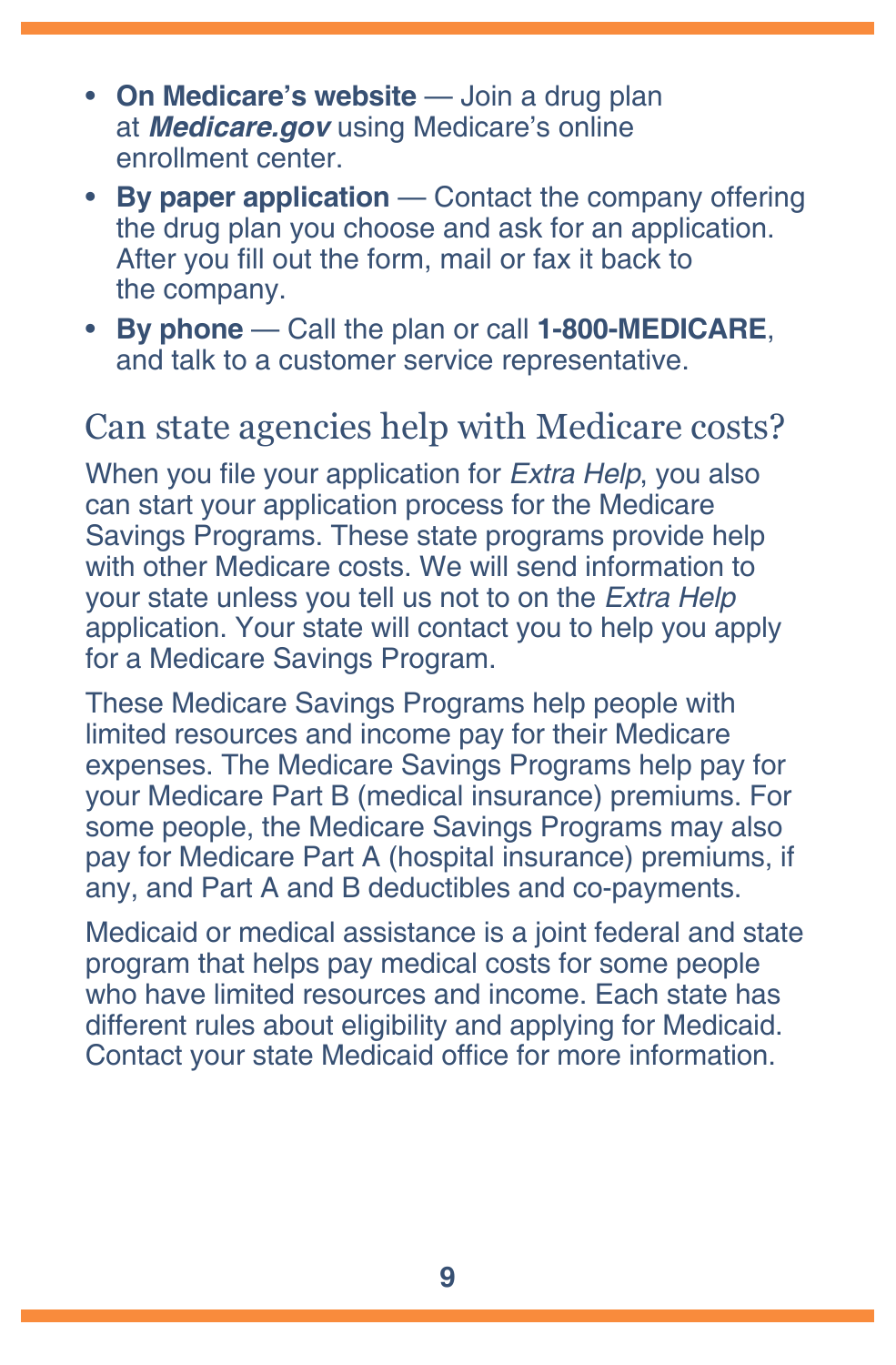## <span id="page-13-0"></span>Review of your eligibility

We may contact you periodically to review your status. This review will ensure that you're still eligible for the *Extra Help* and still receiving all the benefits you deserve. Reviews are done every year, usually at the end of August. If you aren't selected for a review, there will be no change in the amount of *Extra Help* you receive.

#### **How will Social Security contact me?**

We'll send you a form called *[Social Security](https://www.ssa.gov/forms/ssa-1026b-ocr-sm-inst.pdf)*  [Administration Review of Your Eligibility for Extra Help](https://www.ssa.gov/forms/ssa-1026b-ocr-sm-inst.pdf)  *[\(SSA-1026\)](https://www.ssa.gov/forms/ssa-1026b-ocr-sm-inst.pdf)*. You'll have 30 days to complete and return this form. Any necessary adjustments to the *Extra Help* will be effective in January of the following year. For example, if we send you a review form in August 2022, and you return the review form within 30 days, any necessary adjustment to your *Extra Help* will be effective in January 2023.

#### **What if I need help completing the form?**

Family members, caregivers, and third parties can help you complete the form. Social Security also can help answer your questions. Just call us at **1-800-772-1213**. If you're deaf or hard of hearing, please call our TTY number at **1-800-325-0778**. You may also visit your local Social Security office for assistance.

#### **What kind of adjustment will be made to my**  *Extra Help?*

One of the following adjustments may be made:

- No change in the amount of *Extra Help* you receive.
- An increase in the amount of *Extra Help* you receive.
- A decrease in the amount of *Extra Help* you receive.
- Termination of your *Extra Help*.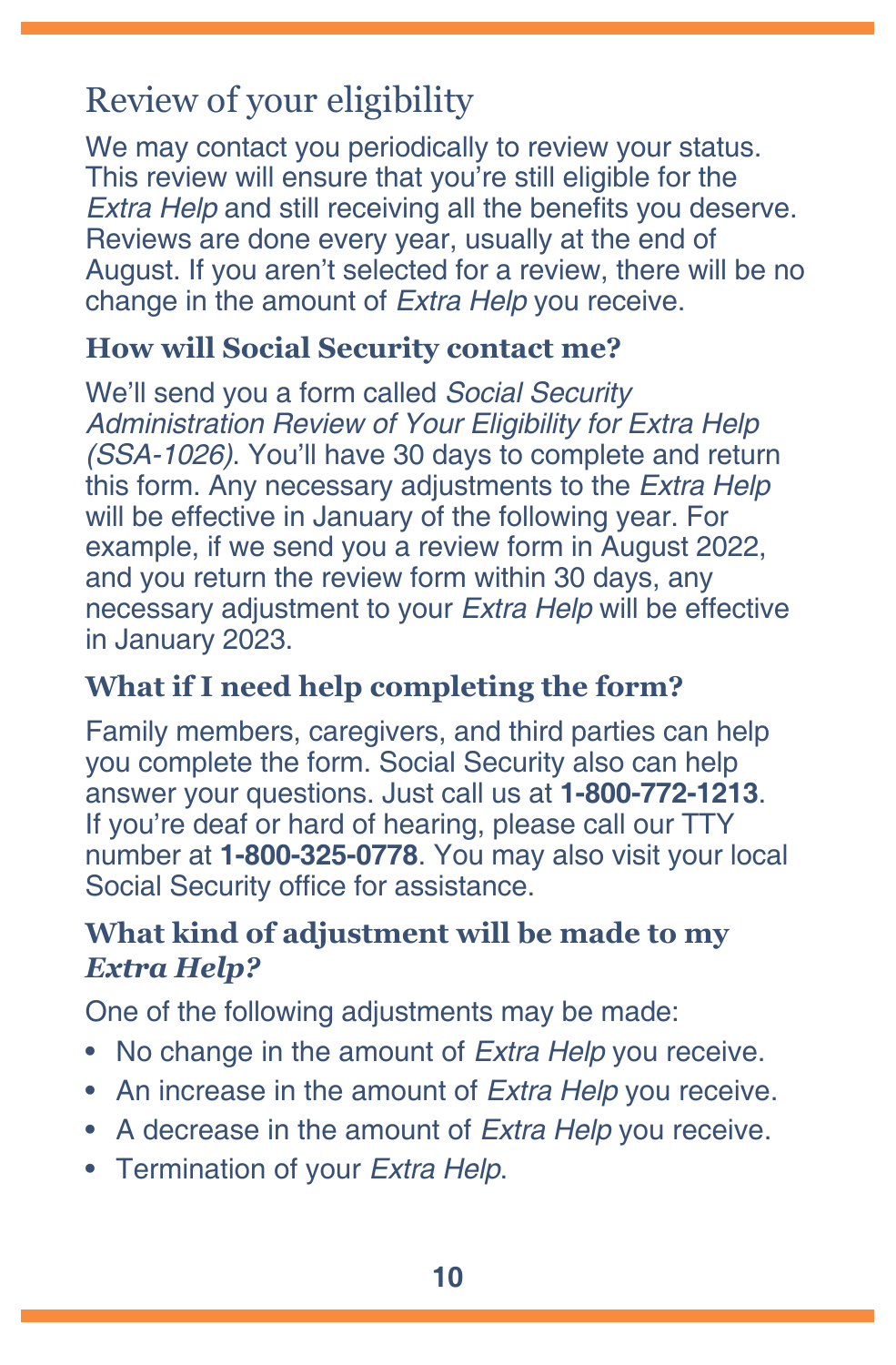#### <span id="page-14-0"></span>**What will happen if I don't return the review form?**

Your *Extra Help* will stop in the following year.

#### **How will I know what decision Social Security made on the review?**

We will send you a letter explaining the decision we made. If you believe the decision is incorrect, you have the right to appeal it. The letter also will explain your appeal rights.

## Appealing the decision

#### **What can I do if I disagree with the information used to determine my eligibility?**

We will send you a pre-decisional notice if the information in our records shows you are ineligible for *Extra Help*. If you don't understand the notice, call us at **1-800-772-1213**, and we'll explain it to you. If you disagree with the information we have, call the number above or visit your local Social Security office within 10 days of receiving the pre-decisional notice, and give us the correct information.

We'll send you a final determination if you don't provide us any additional information within 10 days. It will explain what you should do if you disagree with the final determination. We call this an appeal.

#### **How can I appeal the final determination made on my application for** *Extra Help***?**

If you want to appeal the determination we made about your eligibility for *Extra Help* with Medicare prescription drug plan costs, complete the form, *[Appeal of](https://www.ssa.gov/forms/ssa-1021.pdf)  [Determination for Extra Help with Medicare Prescription](https://www.ssa.gov/forms/ssa-1021.pdf)  Drug Plan Costs* [\(Form SSA-1021\).](https://www.ssa.gov/forms/ssa-1021.pdf) You will need to mail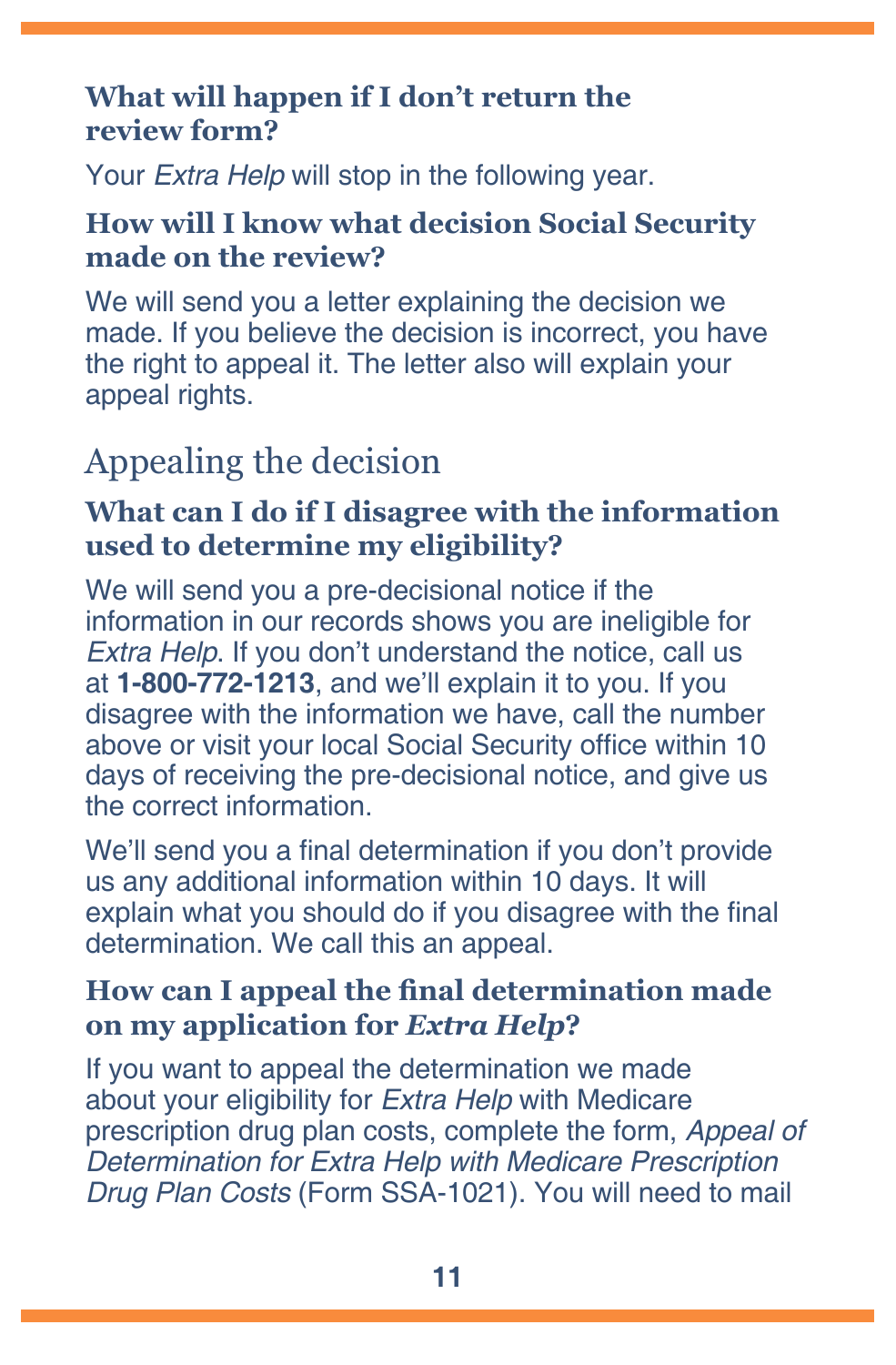the form to Wilkes-Barre Data Operations Center, P.O. Box 1030, Wilkes-Barre, PA 18767-1030. You can also visit your local Social Security office for help.

#### **What will happen when I appeal?**

When you request the appeal, we'll ask you to tell us why you think our decision is wrong. Usually, we'll set up an appointment for a hearing to review your case with you by telephone. To set up the hearing appointment, we'll ask you for two preferred times for us to call. Then, we'll send you a hearing appointment notice that will give you the time and date scheduled for your hearing.

If you choose not to participate in a telephone hearing, we'll decide your case by looking at the information we have on file, and any new information you give us, to be sure we make a proper decision. We call this a hearing by case review.

Whether you request a hearing by telephone, or a hearing by case review, we'll send you another notice as soon as we complete the necessary work on your claim.

#### **Is there a timeframe for the appeal?**

You have 60 days from the date you receive the notice telling you about our decision to request an appeal. If you don't appeal within 60 days, you may lose your right to appeal, and the decision we made becomes final. If you have a good reason for not appealing your case within the time limits, we may give you more time. You can request an extension by calling us at **1-800-772-1213**.

#### **Can I get help to request an appeal?**

You may choose to have someone help you with your appeal or to represent you. Your representative may be a lawyer or other qualified person familiar with you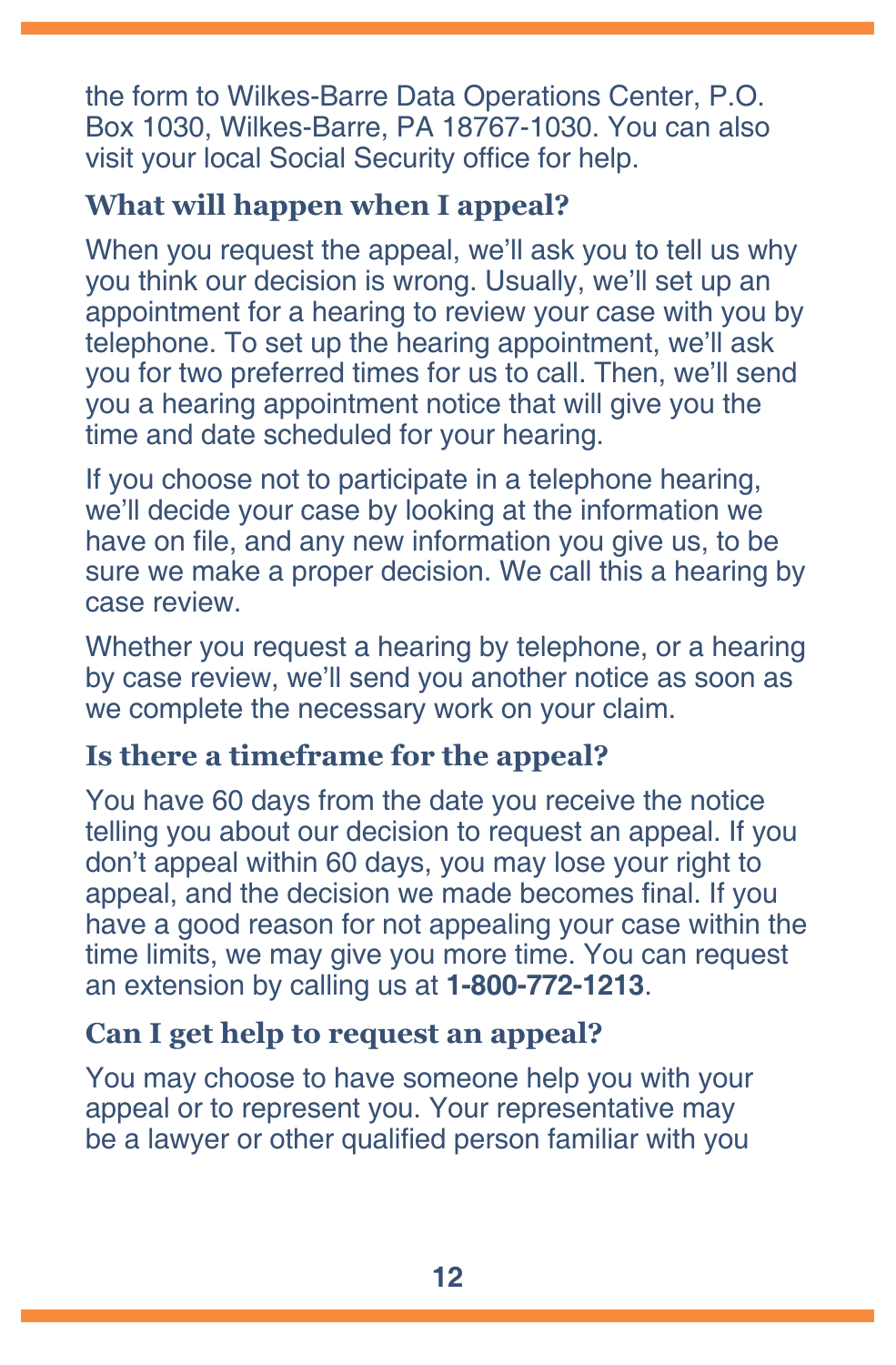<span id="page-16-0"></span>and the Social Security program. We will work with your representative just as we would work with you. They can act for you in most Social Security matters.

#### **What if I disagree with the decision?**

If you disagree with the decision we make on your appeal, you may file a lawsuit in a federal district court. The letter we send you about the decision on your appeal also will tell you how to ask a court to look at your case.

## How can I get more information?

For more information about getting *Extra Help* with your Medicare prescription drug plan costs, visit *[www.ssa.gov/extrahelp](https://www.ssa.gov/extrahelp)*, or call us. Social Security representatives are available to help you complete your application. The sooner you apply, the sooner you will begin receiving benefits.

If you need information about Medicare Savings Programs, Medicare prescription drug plans, how to enroll in a plan, or to request a copy of the [Medicare & You](https://www.medicare.gov/Pubs/pdf/10050-Medicare-and-You.pdf) handbook, please visit *[Medicare.gov](https://www.medicare.gov/)* or call **1-800-MEDICARE**. Your State Health Insurance Counseling and Assistance Program (SHIP) also can help answer your Medicare questions. You can find your local SHIP contact information in the back of your Medicare handbook, online at *M[edicare.gov](https://www.medicare.gov/)*, or you can request it when you call.

## Contacting Social Security

There are several ways to contact us, such as online, by phone, and in person. We're here to answer your questions and to serve you. For more than 85 years, Social Security has helped secure today and tomorrow by providing benefits and financial protection for millions of people throughout their life's journey.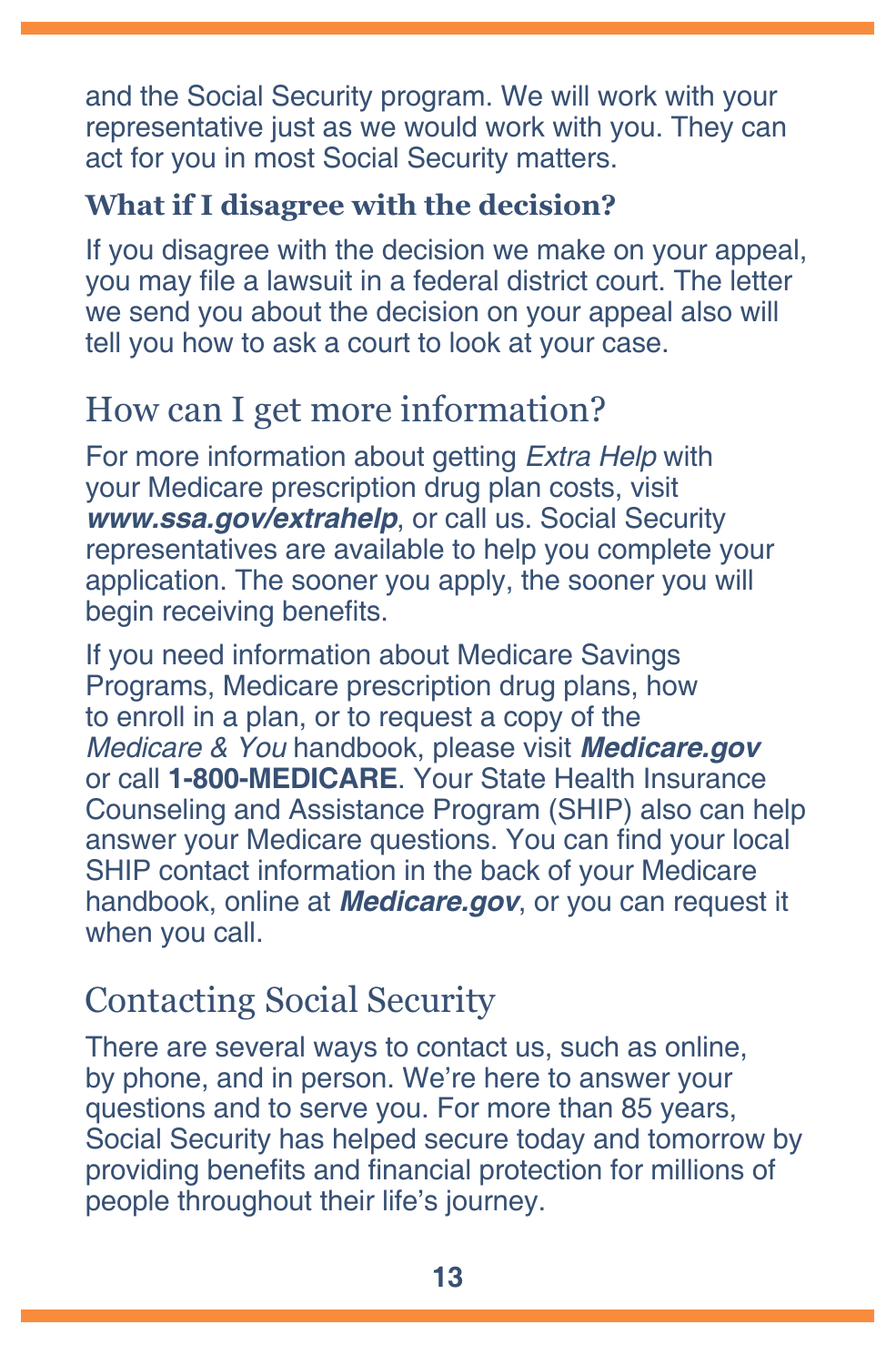#### **Visit our website**

The most convenient way to conduct Social Security business is online at *[www.ssa.gov](https://www.ssa.gov)*. You can accomplish a lot.

- Apply for *Extra Help* [with Medicare prescription](https://www.ssa.gov/i1020/)  [drug plan costs](https://www.ssa.gov/i1020/).
- [Apply for most types of benefits.](https://www.ssa.gov/applyforbenefits)
- [Find copies of our publications](https://www.ssa.gov/pubs/).
- [Get answers to frequently asked questions.](https://faq.ssa.gov/)

When you create a personal *my* [Social Security](https://www.ssa.gov/myaccount/) account, you can do even more.

- Review your *[Social Security Statement](https://www.ssa.gov/myaccount/statement.html)*.
- [Verify your earnings.](https://faq.ssa.gov/en-us/Topic/article/KA-01741)
- Get estimates of future benefits.
- [Print a benefit verification letter](https://www.ssa.gov/myaccount/proof-of-benefits.html).
- [Change your direct deposit information](https://www.ssa.gov/myaccount/direct-deposit.html).
- [Request a replacement Medicare card](https://faq.ssa.gov/en-us/Topic/article/KA-01735).
- Get a replacement [SSA-1099/1042S.](https://www.ssa.gov/myaccount/replacement-SSA-1099.html)
- Request a [replacement Social Security card](https://www.ssa.gov/myaccount/replacement-card.html), if you have no changes and your state participates.

Access to your personal *my* Social Security account may be limited for users outside the United States.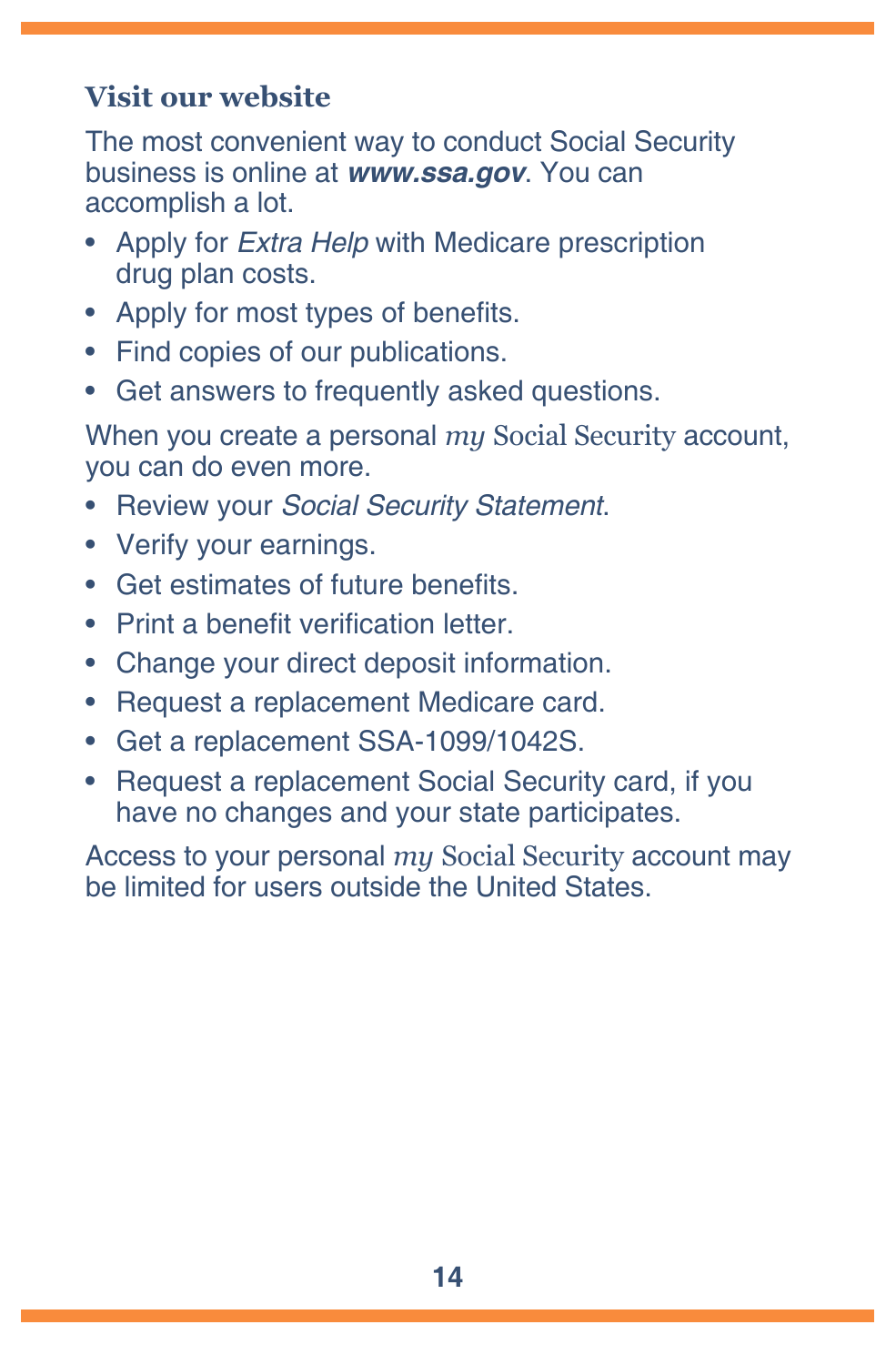#### **Call us**

If you cannot use our online services, we can help you by phone when you call your local Social Security office or our National toll-free 800 Number. You can find your local office information by entering your ZIP code on our [office](https://secure.ssa.gov/ICON/main.jsp)  [locator](https://secure.ssa.gov/ICON/main.jsp) webpage.

You can call us at **1-800-772-1213** — or at our TTY number, **1-800-325-0778**, if you're deaf or hard of hearing — between 8:00 a.m. – 7:00 p.m., Monday through Friday. **Wait times to speak to a representative are typically shorter Wednesdays through Fridays or later in the day.** We also offer many automated telephone services, available 24 hours a day, so you do not need to speak with a representative.

If you have documents we need to see, remember that they must be original or copies that are certified by the issuing agency.